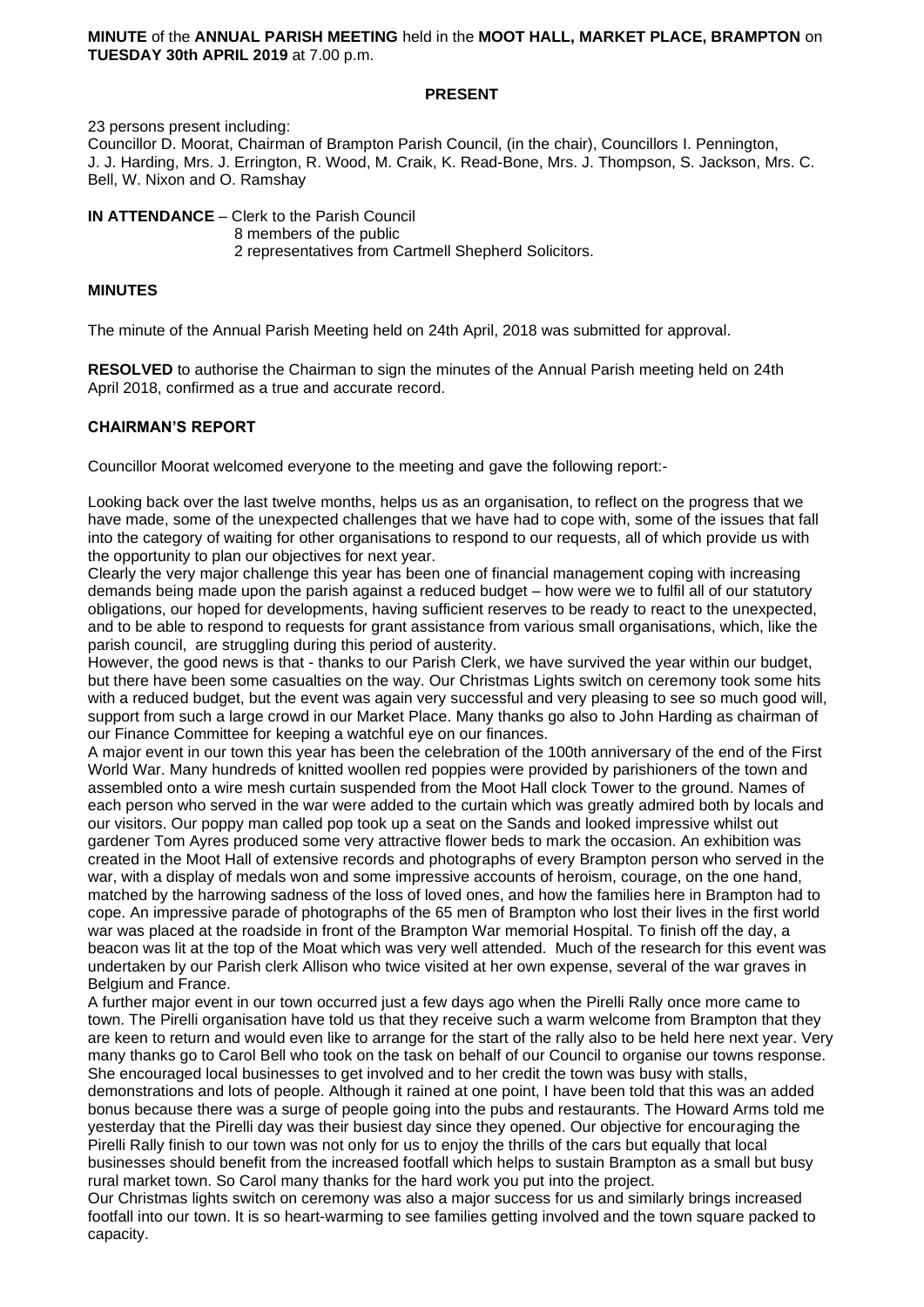Many of our residents have commented how pleased they are with the work that we have carried out on the Moat. Much of the overgrown understory of bracken brambles and bushes together with a few ageing trees have been removed to create a swathe of open ground reaching up to the top of the Moat so that once more people can see the monument from the town, but more importantly the now 360 degree view of the surrounding countryside from the top of the Moat is really impressive. Our Parish council has received much commendation from Historic England for what has been achieved on the Moat and therefore many thanks are due to Councillor Ian Pennington who has managed the project.

Our Visitor Centre has also spent a very successful year. Our record of over ten thousand visitors to the centre has been once more achieved and there have been many occasions when our volunteers have filled every available bed and breakfast place in the town. This year the Visitor Centre volunteers have produced a new "Welcome to Brampton Leaflet" a new Post Card showing our Town Crier, a new Parish Paths map, and a revision of the Brampton Town Trail. The visitor centre was successful in obtaining a grant to print all of these items which are now on sale , the proceeds of which will pay for the next print run. The visitor centre has generated more income than the grant given to it by the Parish council.

But what about the things that we have not achieved. Many parishioners are concerned about the speed of traffic in the town. Our Parish council has for a number of years now lobbied the Highways department to review the speed of vehicles in the town and to adopt a "twenty's plenty" limit but so far without result we will keep pushing this over the next year. Dog muck is always a problem for most Councils and we are no exception. Several times our Council has requested the help of Carlisle City Council whose responsibility it is to enforce such matters, but the problem remains.

Anti-Social behaviour has been a significant problem for our community over the last year. Our bus shelters have been vandalised, many incidents of aggressive and menacing behaviour from one particular individual and animal cruelty have caused many in our community to despair that nothing seems to be done to bring the culprits to justice.

A challenge which faces us is the somewhat demoralising effect of malicious and undeserved criticism of the Council. Most people are satisfied with the efforts of our parish council and its councillors. Many people are quite unaware of the hard work and commitment our councillors show in trying to make our town a really good place to live, work and visit. Comments on Facebook by a small number of ill-informed critics passing judgement on matters they have not bothered to research properly before commenting are very dispiriting – perhaps it is reassuring that such critics represent a very small minority – but how to respond to them needs some careful thinking.

But what about our plans for the future? This year we are to continue our work on the moat – concentrating now on repair of footpaths. The beginnings of organising a youth club and premises for youth provision in our town are in their infancy and we hope to be able to attract some grant funding to refurbish some premises the result of which will be to provide activities for young children. I would like to thank Councillors Ramshay and Wood for their hard work on this project.

We will be consulting our parishioners asking them for their views about life in Brampton Parish – what are the things that they are worried about, what they consider need improving or changing. The issues likely to be addressed are: housing, parking, speeding traffic, dog fouling, leisure opportunities, environmental issues, recycling, safety. All of this information will be collated to help produce a Parish Plan for the next 5 to ten years. The production of a parish plan will be helpful to attract grant funding for important projects. In conclusion, I can report a successful year for the Parish council. We have weathered the financial storms and have emerged at the end of a year with a good number of successful ventures. Our Councillors have played their part and as chairman it has been a privilege for me to work with them to steer a course across the seas of uncertainty. Last year I likened the role of chairman to that of the conductor of an orchestra – with many players each wanting to make their contribution to be heard. We have had councillors beating their drums; we have had trumpets making a lot of noise, whilst violins and cellos quietly get on with keeping the business flowing. The combined efforts of our entire orchestra of councillors has achieved a fine performance over the year. But we would have achieved none of this were it not for the commitment and loyal dedication of Allison our Parish Clerk. So Allison many thanks for all of your hard work and the many hours you have given to support the work of our Council.

**RESOLVED** to note the report.

## **CARTMELL SHEPHERD SOLICITORS**

Elizabeth Crouch and Kendra Winter from Cartmell Shepherd Solicitors attended the meeting to give a brief presentation on the work the firm carried out, highlighting the following points:-

- Background information given on the firm and the role of individual staff members
- The range of services provided by the firm over all aspects of law
- Kendra Winter recipient of Worldwide Excellence Award
- A free will review is being offered by the firm, anyone is welcome to come along and have a chat
- The firm are happy to meet people out of hours and would be happy to hold a surgery in the Moot Hall
- Most common queries regarding property are issues from the Roman wall and regulations for septic tanks
- Other common issues are care fees and finance issues

**RESOLVED** to note the report.